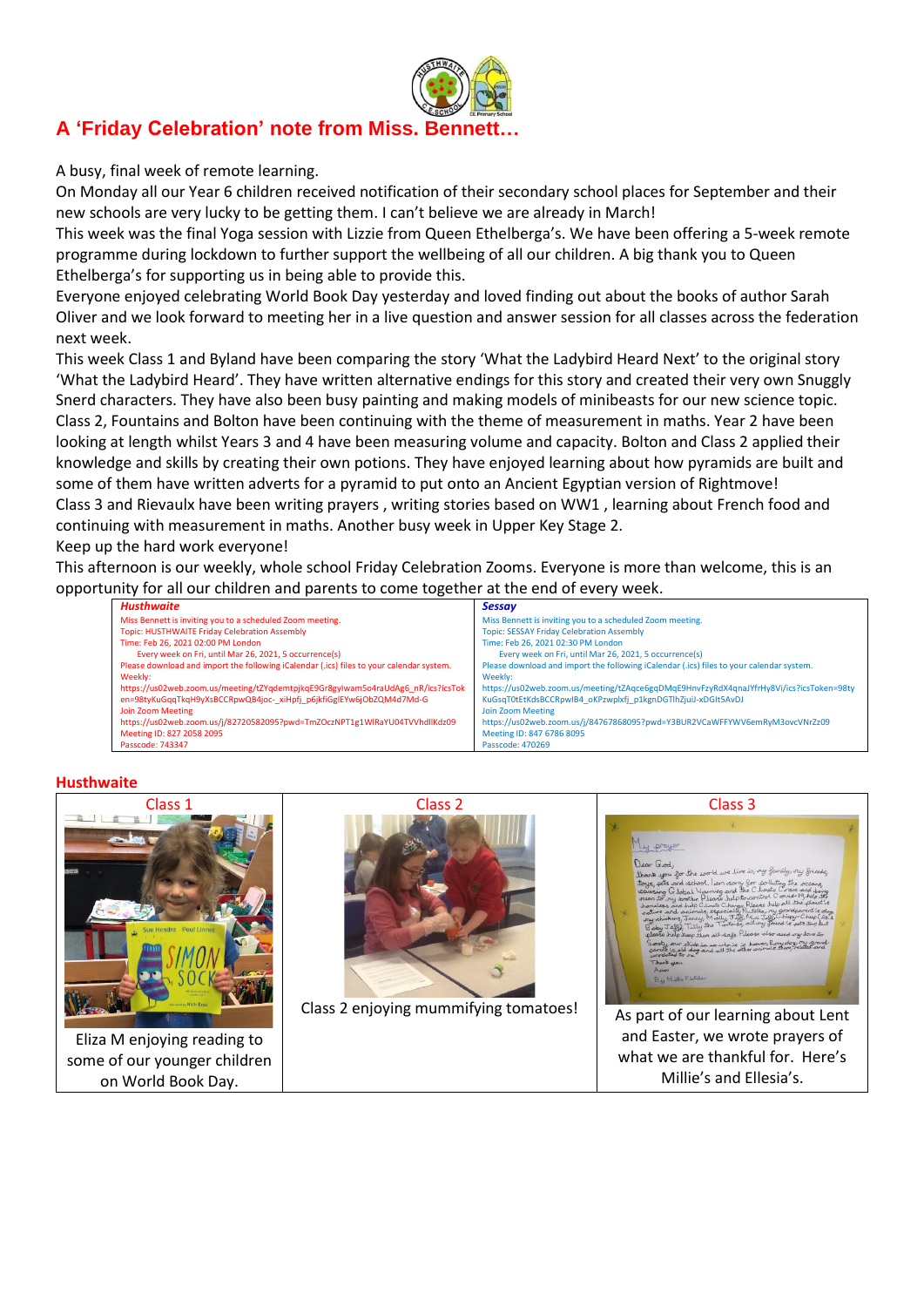

# *Class 1, Mrs Jackson.*

*Eliza M for* being a great role model to all. Eliza consistently demonstrates mature behaviour and is caring of others. She always helps either her friends, teachers or younger members of the class.

*Ethan f*or making wonderful progress with his speech, language and phonics. Ethan is always ready to start his sessions with a smile on his face. He has been willing to give everything a go, with great success. Well done Ethan! *Class 2, Miss Goodchild.*

*Annabel* for outstanding engagement in her remote learning throughout the lockdown period.

*Rory* for his brilliant book cover blurb inspired by the author Sarah Oliver and our World Book Day learning.

#### *Class 3, Mr Chapman.*

**Jess** for showing amazing enthusiasm for a special writing task she has been doing with Mrs Gale. I can't wait to see the finished piece.

**George** for week in week out dedication to his remote home learning. Really well done, your standard of work has got better and better.

**Peter** for his amazing biography of the author Sarah Oliver.

#### **Sessay**